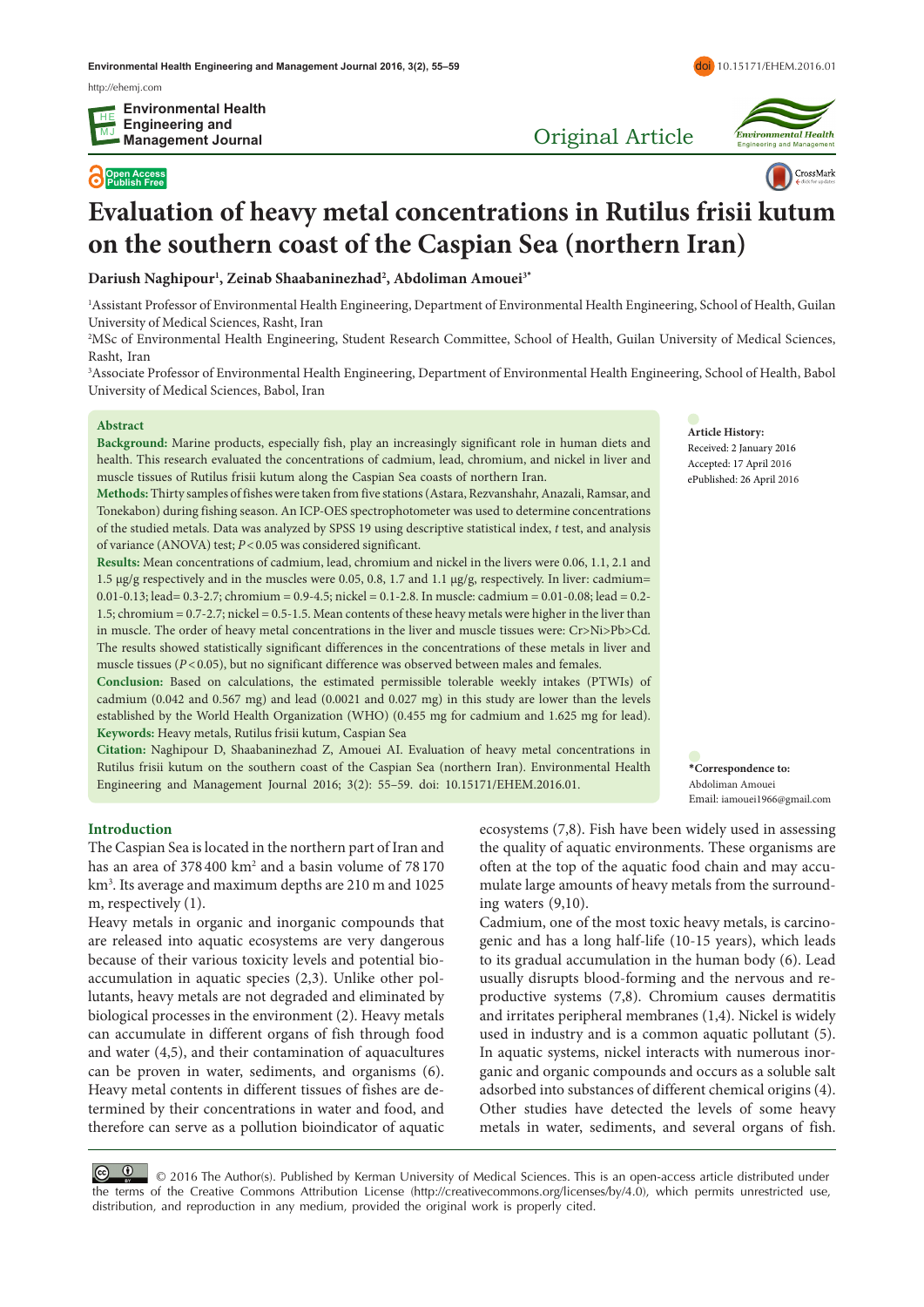Rajkowska and Protosowicki assessed heavy metals accumulation in aquacultures consumed by humans and its effect on human health (3). Hassanpour et al determined the maximum concentrations of lead in water and sediments were 0.154 and 2.04 mg/kg and in the liver and kidney of wild birds (the common coot) were 1.2 and 2.1 mg/ kg, respectively (11). Other investigations measured the accumulation of heavy metals in different tissues of fish, birds, and other aquacultures in the Caspian Sea. Najm et al found the concentrations of lead and chromium in the tissues of *Clupeonella cultriventris* and *Gasterosteus aculeatus* from the southern coast of the Caspian Sea to be less; however, the concentration of cadmium was higher than the recommended consumption limit for human health (12). Rajkowska and Protosowicki studied heavy metals accumulation (Fe, Mn, Zn, and Cu) in different tissues of fish in two lakes of northern Poland (3). They suggested that the lowest levels of the studied metals were always detectable in muscle. The highest accumulations were Mn in the skin, gills, and gonads; Zn in the digestive tract and gills; and Cu in the liver. Nasrollahzadeh et al studied heavy metal (Ni, Cd, Pb, and Hg) contents in the edible tissue of *Cyprinus carpio* (13). They showed that Ni, Cd, and Pb contents in the muscle of this fish were lower than standard levels; however, the concentration of Hg was higher than the standard levels recommended by the World Health Organization (WHO) and Food and Agriculture Organization (FAO). Khoshnoud et al investigated the concentrations of metals (Zn, Cu, Pb, Cd, and Hg) in two commercial fish species of the Persian Gulf (14). They stated that the concentrations of all metals had mean values lower than permissible limits set by WHO and FAO. Malakootian et al determined the concentrations of Pb, Cd, Ni, and Zn in canned fish in southern Iran. Their results indicated that the concentrations of these toxic metals in tuna fish produced and marketed in Iran were much lower than the standard levels set by FAO and WHO (15). Considering the economic and nutritional values of white fish (Rutilus frisii kutum) from the Caspian Sea and the adverse effects of heavy metals on water quality and the health of fish, this study aimed to determine the concentrations of cadmium, lead, chromium, and nickel in the muscle and liver of fish in five fishing center stations on the southern coast of the Caspian Sea.

# **Methods**

# Description of the study area

The studied area included the southern coast of the Caspian Sea between Astara and Tonekabon located in Guilan and Mazandaran provinces. This area is located between longitudes 48°52′ and 50°57′ and latitudes 38°26′ and 36°52′ (Figure 1). The major rivers of this area, Sefid Rud, Cheshmeh Khileh, Pol Rud, Astara Chai, Chelvand, Garakan Rud, Kia Rud, Shalman Rud, Langrud Khan, and Masouleh Rud Khan, flow into the Caspian Sea.

#### Sample preparation

Thirty fish samples were collected from five fishery sta-



**Figure 1.** Location of the studied stations

tions from November 2013 to April 2014 (Figure 1). In the laboratory, the mass and total lengths of the fish were recorded. The fish were dissected and gender was determined by inspecting the gonads after the body cavity was opened. The muscles and liver were removed from each fish and preserved in the freezer (-20°C) in clean, dry polyethylene bags. To prepare analytical samples, 1 g of the selected organ was weighed with an accuracy of 0.001 g. Hotplate digestion was performed using a mixture (7:3 v/v) of nitric acid (65%, Merck, Germany) and perchloric acid (70%, Merck, Germany). Then, the samples were dissolved in 5 mL of 15% nitric acid (9). At the end of the digestion stage, the samples were cooled and passed through Whatman filter paper 42. After that, pH values were reduced to below 2 using nitric acid, and volumes were increased to 25 ml (16,17).

# Determination of Cd, Pb, Cr, and Ni contents

Concentrations of Cd, Pb, Cr, and Ni were determined using inductively coupled plasma (ICP) optic emission spectrometry. Metal concentrations in tissues were expressed in micrograms per gram as wet weight . The wave lengths used for determining Cd, Pb, Cr, and Ni were 228.8, 283.3, 267.7, and 231.6 nanometers, and detection limits were 0.05, 2.1, 0.1, and 0.3 μgrm/l, respectively. After optimizing the ICP-OES device (Germany), its calibration curve was drawn using standard heavy metal levels to measure their concentrations in the prepared solutions.

#### Statistical analysis

All statistical analyses in this study were performed using SPSS version 19. The independent *t* test was used to evaluate the statistical significance of differences in concentrations of heavy metals in fish based on gender. Analysis of variance (ANOVA) was used to identify significant differences in length and weight of fish, heavy metal contents in organs and gender by *t* test. The level of significance was considered to be 95% and an error rate of less than 5% was acceptable  $(P<0.05)$ .

## **Results**

## Biometry study of the fish samples

In Table 1, the biometric characteristics of the fish samples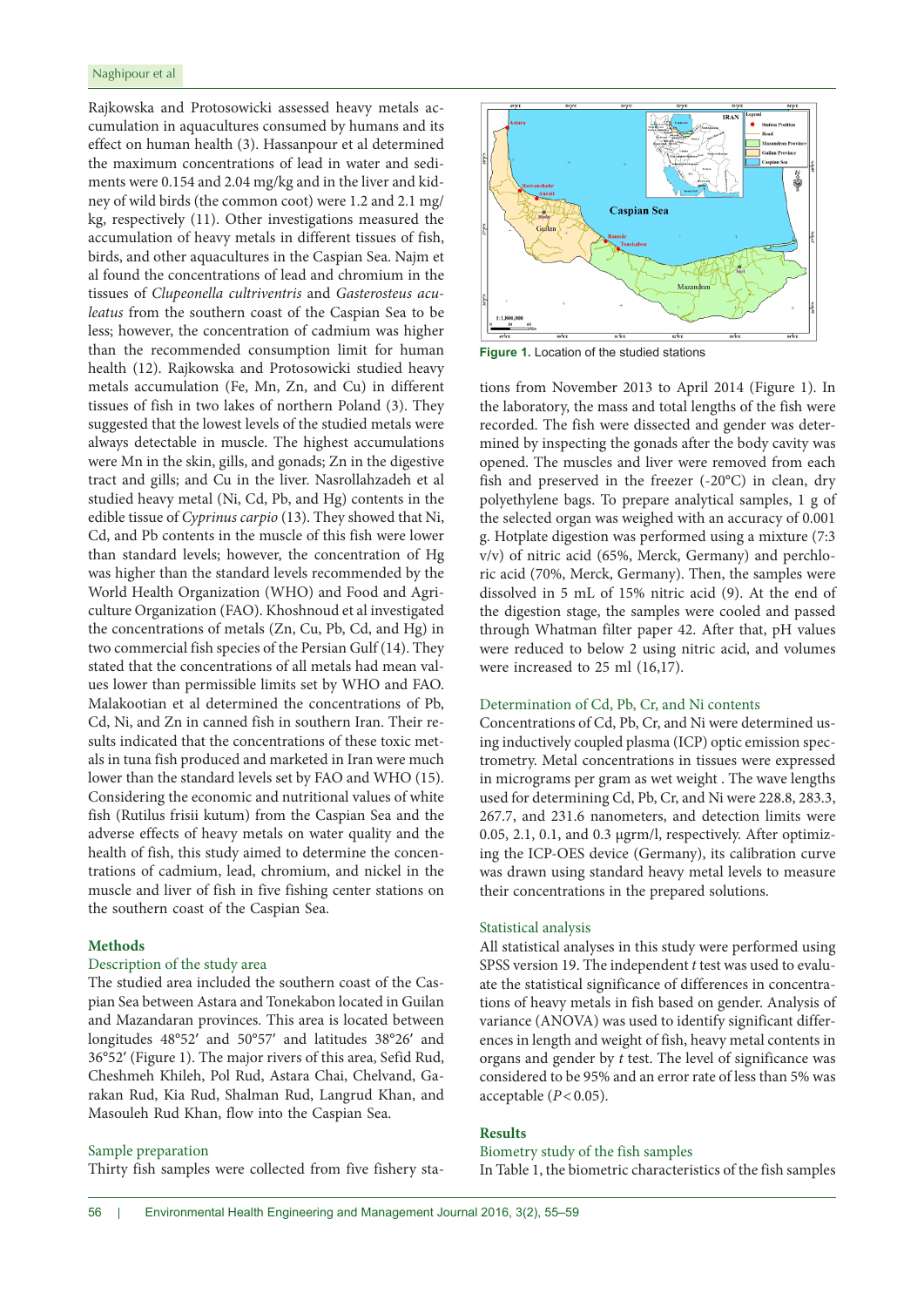are presented. The average length and weight of fish were higher at Anzali station than any other stations, but the difference was not statistically significant (*P*>0.05).

## Heavy metal contents in fish organs

The average concentrations of Cd, Pb, Cr, and Ni in fish livers were  $0.06 \pm 0.01$ ,  $1.1 \pm 0.1$ ,  $2.1 \pm 0.2$ , and  $1.5 \pm 0.1$ μg/g, respectively and in muscle were  $0.05 \pm 0.01$ ,  $0.8 \pm$ 0.1,  $1.7 \pm 0.2$ , and  $1.1 \pm 0.1$   $\mu$ g/g, respectively (Figure 2). The mean content of all metals except cadmium was higher in the liver than in the muscle, and these differences were statistically significant (*P*<0.05). The order of heavy metal concentrations in the muscle and liver of fish was Cr>Ni>Pb>Cd.

In Figure 3, the average concentrations of Cd, Pb, Cr, and Ni in male and female fish are presented. According to this figure, the mean contents of all metals were higher in the tissue of female fish than male fish, but these differences were not statistically significant (*P*>0.05).

Maximum and minimum Cd, Pb, Cr, and Ni concentrations in the muscle of Caspian kutum were 0.08 and 0.01



**Figure 2.** Mean heavy metal contents in liver and muscle tissues of Caspian kutum.



**Figure 3.** Mean heavy metal contents in male and female Caspian kutum.

μg/g, 1.5 and 0.2 μg/g, 2.7 and 0.7 μg/g, 1.5 and 0.1 μg/g, and in the livers, 0.13 and 0.01 μg/g, 2.7 and 0.3 μg/g, 4.5 and 0.9 μg/g, and 2.8 and 0.1 μg/g as dry weight of the sample, respectively (Table 2). The *t* test results showed that the differences in heavy metal concentrations in the muscle and liver of fish in the studied stations were statistically significant (*P*<0.05).

### **Discussion**

In the current study, the average length and weight of the fish was highest in Anzali station, but this difference was not statistically significant (*P*>0.05). Moreover, there were no statistically significant differences between the heavy metals accumulation in liver and muscle and weight and length of the analyzed fishes (*P*>0.05). Chakeri et al showed that there is no correlation between lead and cadmium contents in the muscle and liver of *Rastrelliger kanagurta* in the Persian Gulf and the size of the analyzed fish (18).

This study investigated the liver and muscle of fish because of their high nutritional value and importance in metabolism and the storage of chemicals (17,19,20). The accumulation of lead, chromium, and nickel was higher in the liver of all fishes than in the muscle, and these differences were statistically significant (*P*<0.05). The high contents of metal accumulation in the liver compared to the muscle of fish has been confirmed by other studies (14,21). Elsagh investigated the bioaccumulation of heavy metals in the muscles of Rutilus kutum (17) and showed that the average concentrations of Cd, Pb, Cr, and Ni in fish muscles were  $2.6 \pm 1.3$ ,  $1.2 \pm 0.3$ ,  $0.65 \pm 0.12$  and  $1.7 \pm 1.5$ 0.3 μg/g, respectively. Furthermore, it was found that the mean accumulations of nickel and chromium in the muscle and liver of white fish along the coasts of the Caspian Sea were higher than those found in the Persian Gulf and along the coast of Bushehr. Yaghobzadeh et al determined that the mean accumulated concentrations of lead in kutum from the Bandar Anzali and Roodsar stations were  $2.55 \pm 0.54$  and  $1.66 \pm 0.25$  µg/g dry weight, respectively (22). Results of the current study confirmed these investigations. In this study, the mean contents of all metals were higher in the tissue of female fish than male fish, but these differences were not statistically significant (*P*>0.05). Turkmen et al found that in fish of the Aegean Sea, the accumulated contents of heavy metals were higher in the tissue of male fish than female fish (23). This result is not consistent with the results of this study. In the current study, the concentrations of all metals were higher in the analyzed fish from Bandar Anzali (station 3) than the other stations. The differences in mean contents of all metals in the liver and muscle between stations were statistically significant (*P*<0.05). Studies have shown changes in the accumulation of metals in fish tissue may be caused by various factors such as type of metal, the target tissue or organ, gender, weight and age of fish, their feeding habits, duration of exposure to the metal, ecological features, environmental conditions, and physical and chemical properties of the environment (17,23,24).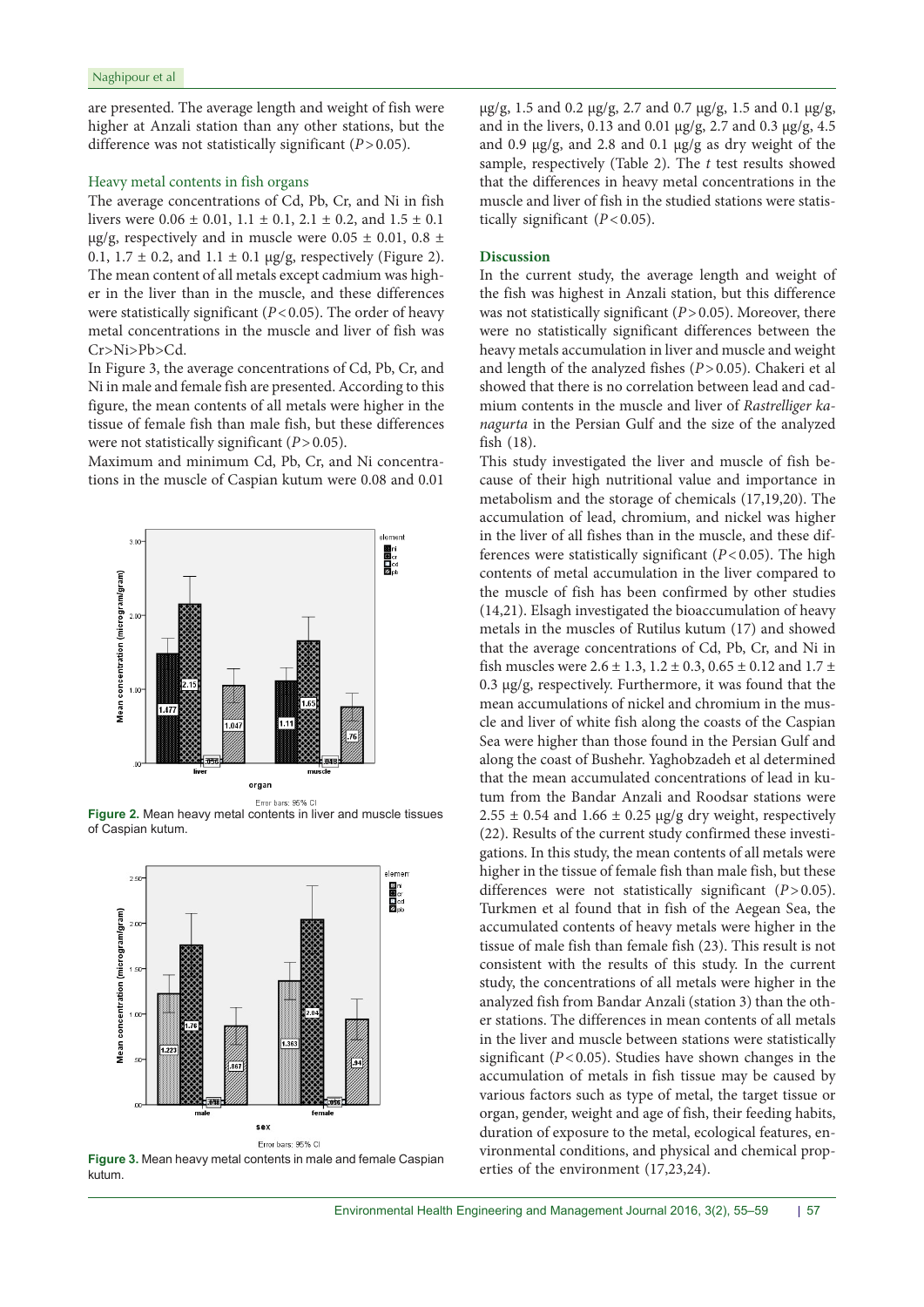| <b>Station number</b> | <b>Station name</b>           | Sample number (n) | Weight $(g)$       | Length $(cm)$  |
|-----------------------|-------------------------------|-------------------|--------------------|----------------|
|                       | Astara (S <sub>1</sub> )      |                   | $996.5 \pm 158.6$  | $40.7 \pm 6.3$ |
|                       | Rezvanshahr (S <sub>2</sub> ) | ь                 | $1084.8 \pm 176.2$ | $43.4 \pm 7.8$ |
|                       | Anzali (S <sub>2</sub> )      | ь                 | $1138.7 \pm 168.6$ | $48.2 \pm 6.8$ |
|                       | Ramsar $(S_4)$                |                   | $1112.2 \pm 165.5$ | $44.6 \pm 6.5$ |
|                       | Tonekabon (S.)                |                   | $1025.4 \pm 182.5$ | $42.8 \pm 7.4$ |

Table 1. Weight and length (mean  $\pm$  SD) of Caspian kutum collected from the studied stations

**Table 2.** Concentrations of metals as μg/g (dry weight) in selected organs of Caspian kutum from different stations

|                | <b>Nickel</b> |            |               |            | Chromium |                                |               | Cadmium         |          |                 | Lead          |               |          |               |               |     |
|----------------|---------------|------------|---------------|------------|----------|--------------------------------|---------------|-----------------|----------|-----------------|---------------|---------------|----------|---------------|---------------|-----|
| <b>Station</b> | Liver         |            | <b>Muscle</b> |            | Liver    |                                | <b>Muscle</b> |                 | Liver    |                 | <b>Muscle</b> |               | Liver    |               | <b>Muscle</b> |     |
|                | <b>Min</b>    | <b>Max</b> | Min           | <b>Max</b> | Min      | Max                            | Min           | Max             | Min      | Max             | <b>Min</b>    | Max           | Min      | <b>Max</b>    | Min           | Max |
| $S_1(n = 6)$   | 0.1           | 2.3        | 0.7           | 1.4        | 1.5      | 3.2                            | 0.9           | 1.9             | 0.05     | 0.1             | 0.03          | 0.07          | 0.8      | 1.9           | 0.5           | 1.1 |
| $S_1(n=6)$     | 0.7           | 1.6        | 0.5           | 0.9        | 0.9      | 2.2                            | 0.7           | 1.4             | 0.01     | 0.03            | 0.01          | 0.02          | 0.3      | 1.1           | 0.2           | 0.6 |
| $S_2(n = 6)$   | 1.4           | 2.8        | 0.9           | 1.5        | 2.3      | 4.5                            | 1.4           | 2.7             | 0.06     | 0.13            | 0.04          | 0.08          | 1.3      | 2.7           | 0.8           | 1.5 |
| $S_{1}(n=6)$   | 0.9           | 1.8        | 0.6           | 1.2        | 1.2      | 2                              | 0.8           | 1.5             | 0.04     | 0.09            | 0.03          | 0.05          | 0.5      | 1.3           | 0.3           | 0.8 |
| $S_e$ (n = 6)  | 0.8           | 1.4        | 0.5           | 0.8        | 1        | 2.4                            | 0.7           | 1.4             | 0.03     | 0.05            | 0.02          | 0.04          | 0.3      | 1.2           | 0.2           | 0.7 |
| Mean $±$ SD    | $1.5 \pm 0.1$ |            | $1.1 \pm 0.1$ |            |          | $2.1 \pm 0.2$<br>$1.7 \pm 0.2$ |               | $0.06 \pm 0.01$ |          | $0.05 \pm 0.01$ |               | $1.1 \pm 0.1$ |          | $0.8 \pm 0.1$ |               |     |
| P value        | P < 0.05      |            | P < 0.05      |            |          | P < 0.05                       |               | P < 0.05        | P < 0.05 |                 | P < 0.05      |               | P < 0.05 |               | P < 0.05      |     |

The minimum and maximum cadmium and lead concentrations in analyzed fish were 0.01 and 0.13  $\mu$ g.g<sup>-1</sup> and 0.2 and 2.7 μg.g-1, respectively. The joint FAO/WHO expert committee on food additives established the permissible tolerable weekly intake (PTWI) for cadmium as 0.007 and for lead as 0.025 mg per kg-1 body weight per week (22), which are equivalent to 0.455 and 1.625 mg per week, respectively, for a 65 kg adult. Using the average weekly fish consumption in Iran of 210 g per person (16) and the minimum and maximum cadmium and lead levels measured in fish by this study, the weekly intake was calculated to range from 0.0021 to 0.027 mg of cadmium per person and 0.252 to 0.504 mg of lead per person in the muscle and liver of fish. As can be seen, the estimated PTWI of cadmium (0.042 and 0.567 mg) and lead (0.0021 and 0.027 mg) in this study is below the established PTWI (0.455 mg for cadmium and 1.625 mg for lead). The minimum and maximum chromium and nickel concentrations were 0.7 and 4.5  $\mu$ g.g<sup>-1</sup> and 0.1 and 2.8  $\mu$ g.g<sup>-1</sup>, respectively. Although there was no information about maximum permissible chromium and nickel levels in fish tissue in Iranian standards, the maximum permissible chromium and nickel reported by FAO for fish is  $1 \mu g.g^{-1}(22)$ .

The high accumulation of heavy metals in the tissue of the analyzed fish clearly shows the considerable amount of pollution with these elements in the Caspian Sea waters at the studied stations. The regions covered in this study are considered centers of agricultural production. Because of the density of cultivation of various crops, large quantities of chemical fertilizers, pesticides, fungicides, and herbicides are used. The increase in Cd, Pb, Cr, and Ni concentrations in the tissue of the fish at Bandar Anzali (station 3) is related to the hydraulic and hydrodynamic flows of the Caspian Sea, heavy marine traffic, and industrial wastewaters discharge, especially wastewater from

the electroplating industry (21).

# **Conclusion**

This research evaluated the contents of Cd, Pb, Cr, and Ni in the tissue of Caspian kutum in northern Iran. Mean concentrations of these heavy metals were higher in liver tissue than in muscle tissue. The order of heavy metal concentrations in the muscle and liver tissues of fish were Cr>Ni>Pb>Cd. The results indicated that there are statistically significant differences among the accumulation of these metals in the liver and muscle tissues, but there was no significant difference in heavy metal concentrations between male and female fish. Based on calculations, the estimated PTWIs of cadmium (0.042 and 0.567 mg) and lead (0.0021 and 0.027 mg) in this study are lower than the PTWI established by WHO (0.455 mg for cadmium and 1.625 mg for lead).

#### **Acknowledgments**

The authors would like to thank Reyhaneh Barari for her English editing of the manuscript and the Chancellor of Research and Technology in Guilan University of Medical Sciences for financial support of this work.

# **Ethical issues**

It is confirmed that this manuscript is the original work of the authors. It has not been published, nor is it under review in another journal, and it is not being submitted for publication elsewhere.

#### **Competing interests**

The authors declare that they have no competing interests.

#### **Authors' contribution**

All authors contributed equally and participated in the